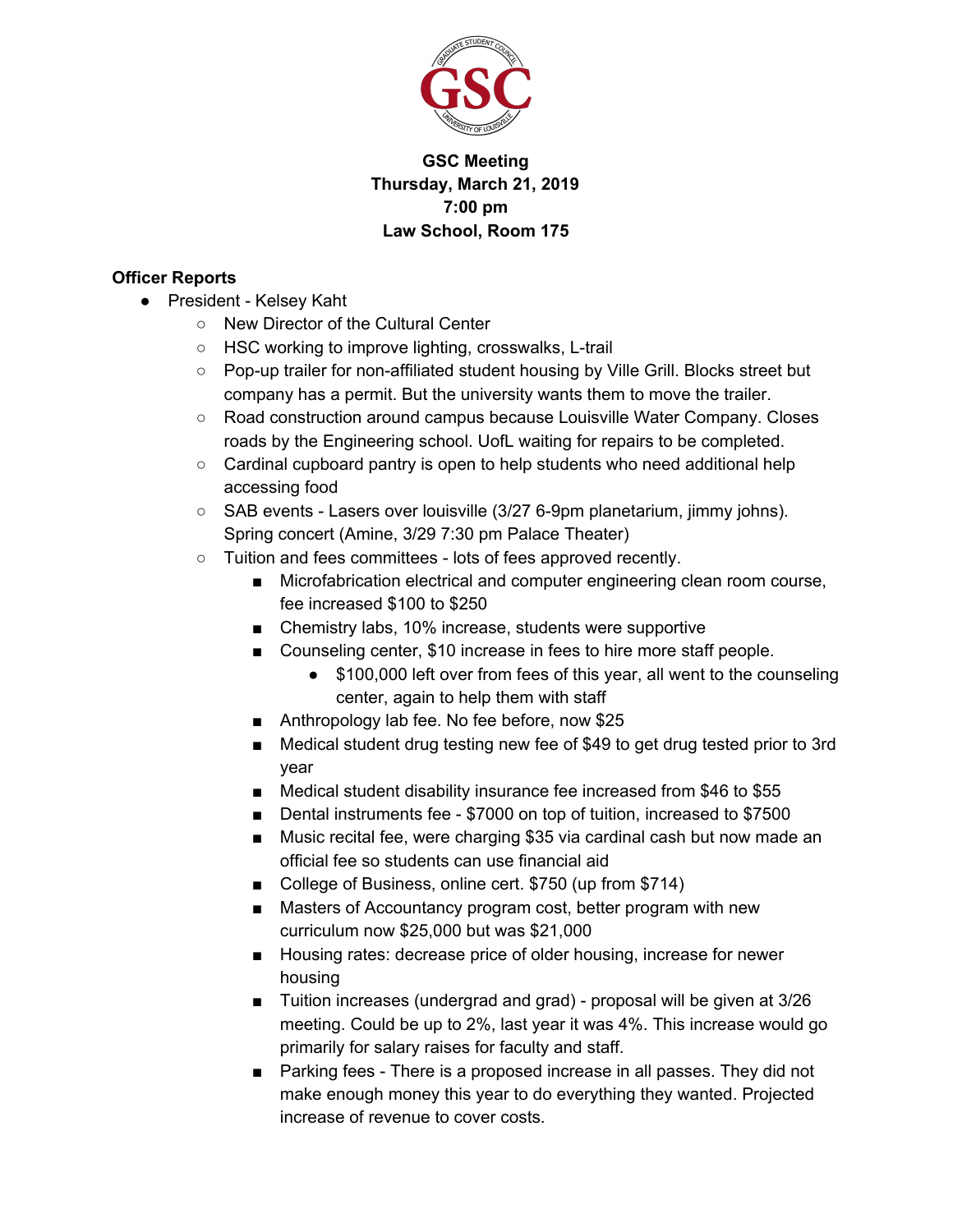

- Strategic Planning Work Committee how to make UofL a better place to work. Raises, benefits, opportunities for professional development. Recommendations go to President.
- Graduate Council meet with Dean to discuss policy changes. Voted on outstanding Masters, PhD mentors and Director of Graduate Studies
- SIGS, school of interdisciplinary and graduate studies, will no longer exist. We are now going to be Graduate School.
- $\circ$  Mentoring academy. Will be over the summer. June July, to get mentees and help graduate students become better future mentors
- Vice President Luis Cardona
	- Elections went well for 4/8 positions and will elect other 4 officers tonight
		- Alexa President
		- Natalia VP
		- Rachel Director of Professional Development
		- Sahar Director of Outreach
- Director of Outreach Rubens Petit Homme
	- Thanks to everyone who attended and volunteered for conference! Most importantly, we will have a bowling party, for 4/5/19. Free food and snacks.
- Director of Professional Development Matthew Roth
	- No report
- Director of Finance Fadoua Khmaissia
	- $\circ$  Spring round of research grants finished. Had 26 applications and funded 15. Added scoring system (clarity, added value, quality, strength, etc). Thanks to all for time and commitment!
- Director of Graduate Travel Drew Skidmore
	- People are traveling and submitting paperwork. Peoplesoft update occurred but does not appear to be an issue. We will vote at the next meeting for Summer/Fall application dates.
- Senator Proxy Manooch Saeedi
	- No report
- Senator Proxy Theo Malone
	- $\circ$  Sociology dept will have new students in the fall, maybe bowling. If anyone wants to partner, let us know.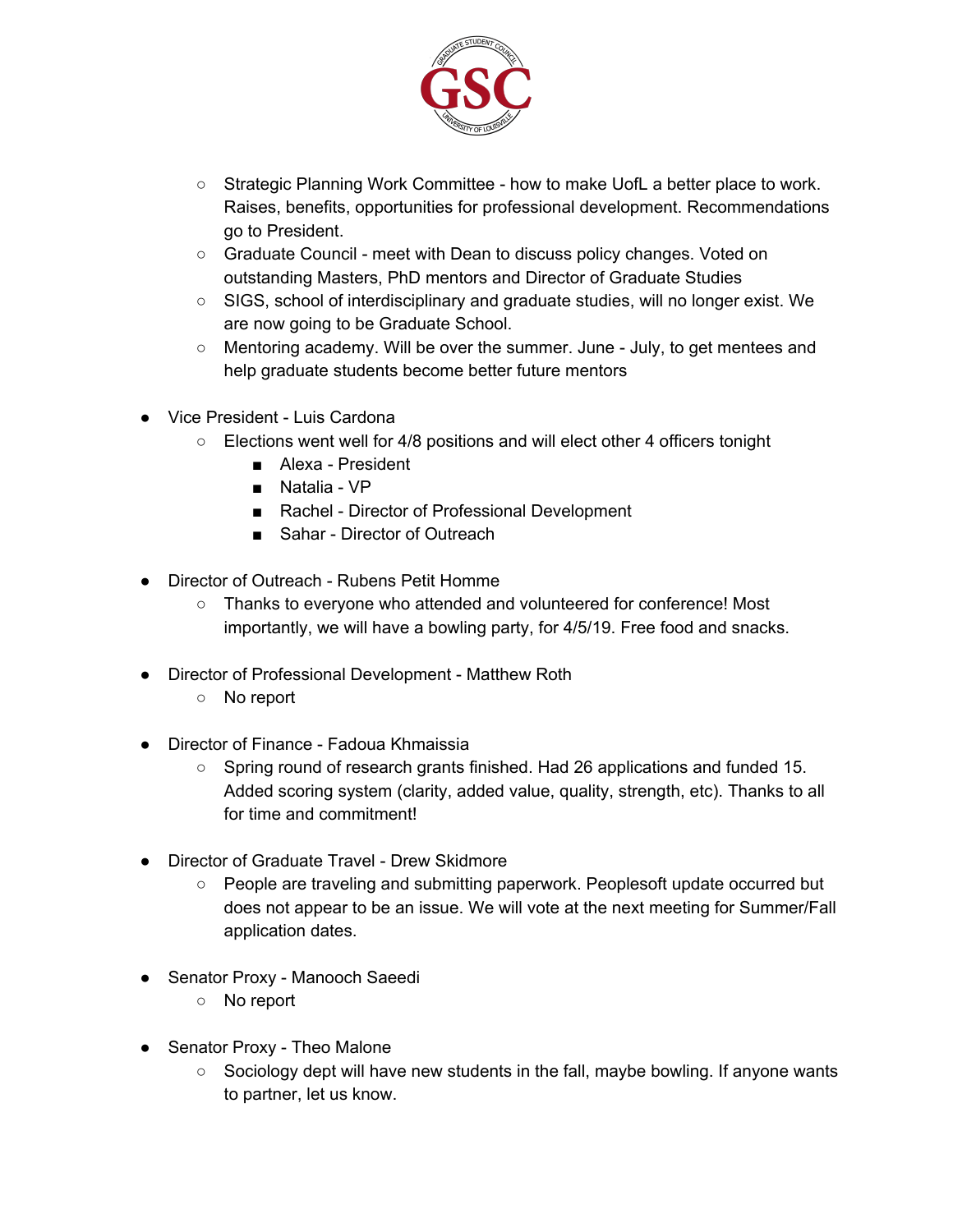

#### **New Business**

- Approval of Minutes from the Meeting on February 7, 2019
	- Approved by all
- Election of 2019-2020 Director of Finance
	- Jason Deakings
	- Blake Martin
- Election of 2019-2020 Director of Graduate Travel
	- Elizabeth Boik *cannot attend the meeting*
	- Jason Deakings
	- Tanelle Smith *cannot attend the meeting*
	- Teresa Tinnell
- Election of 2019-2020 Senators Proxy
	- Rachid Tagoulla
	- Donald Wallace
- Volunteers for the Meeting of the Minds, March 30-31
- Discussion about Housing Options for Graduate Students
	- Families living in housing, they have to pay per room.
- Discussion about GSC Awards Banquet
	- Tim Faulkner Art Gallery, corner of KY and Logan streets. Looking at budget to figure out details. Day of the week? Timing? Art Gallery needs us to use Wednesday night. Vote on 24th of April or May 1st.
		- $\blacksquare$  April 24th 3
		- May 1st 5 Tentatively selected as date
		- Other details to follow
- Vote on Pronoun Revision of SGA Constitution and By-Laws
	- All he/she pronouns will be replaced with they pronouns
	- Unanimously approved revisions

## **VOTING RESULTS:**

Director of Finance - Jason Director of Graduate Travel - Teresa Senator Proxy - Rachid and Donald Have the HSC meeting? Vote only from HSC reps. 9-no, 4-yes